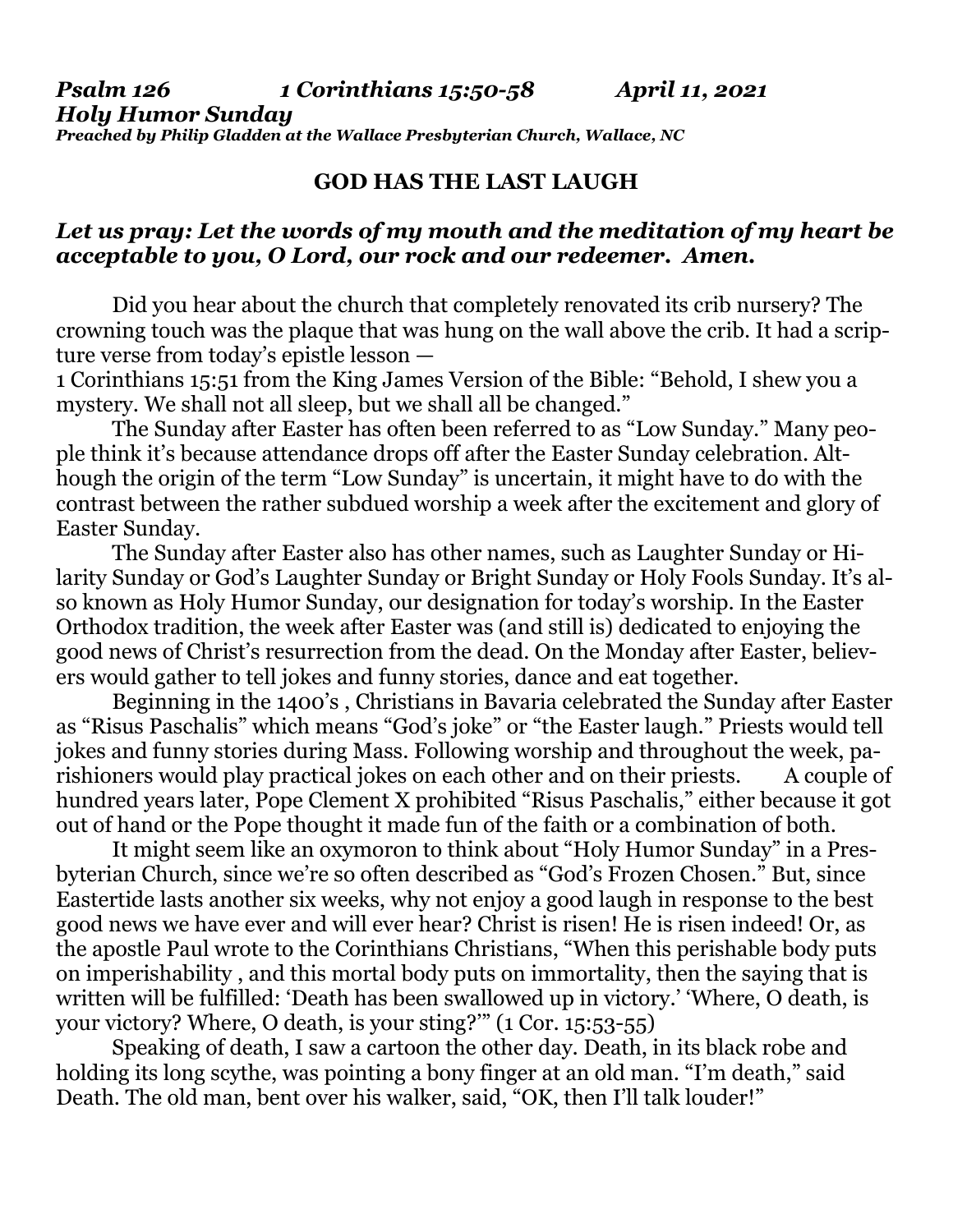Charles Spurgeon was a 19th century British Baptist preacher. He was so well known and influential that he was given the nickname "The Prince of Preachers." In his autobiography, Spurgeon wrote about how somber the Christian faith could be in worship and on the Sabbath among his pastor colleagues. He noted "the 12th commandment must have been 'Thou shalt wear a long face on Sunday.'"

Speaking of the Ten Commandments, did you hear about the Confirmation exam that asked "List the Ten Commandments in any order." One boy wrote, "3,6,1,8, 4, 5, 9, 2, 10, 7." That reminds me of the story I was told when I was a freshman at Davidson College getting ready to take Introduction to Old Testament with Dr. Max "The Ax" Polley. Apparently in days gone by, a standard question on the Old Testament final exam was "List the kings of Judah and Israel in order." A freshman student was determined to ace the exam and impress the professor, so he spent all semester memorizing the kings of Judah and Israel in order. When he opened the exam, to his horror he saw the question had been changed to "List the major and minor prophets of the Hebrew Bible." He wrote the following answer: "Far be it from me, a lowly freshman Bible student, to distinguish between the major and minor prophets. But as for the kings of Judah and Israel, they are . . ."

Charles Spurgeon said "it is less a crime to cause a momentary laughter than a half-hour's profound slumber."<sup>1</sup> Which brings to mind the preacher who preached a very long, very dry, very confusing sermon, and then announced he wished to meet with the church board after worship. The first man to show up at the meeting was a total stranger. The minister said, 'You misunderstood, this is a meeting of board members" to which the man replied, "I know, but if there is anyone here more bored than I am, then I'd like to meet him."

You know I love good preacher jokes, so why not share a few at my own expense?

\* The preacher's little girl asked her daddy why he closed his eyes and bowed his head every Sunday before he preached. He told her, "I'm asking God to help me preach a good sermon." The little girl asked him, "Well, daddy, why doesn't God do it?"

\* It must have been the same little girl who complained of a stomach ache one Saturday afternoon. Her mother told her, "That's because you have an empty stomach. You need to feed it." After worship the next day, her preacher daddy sat down at the lunch table after preaching a long sermon and complained of a headache. His daughter told him, "That's because you have nothing in your head. You need to feed it something."

\* A preacher served two churches out in the country. He preached at 9:30 at one and 11:00 at the other. He had just enough time to drive from one church to the other, but he would often have to park down the road and run to the church. He finally solved the problem by putting up a sign near the entrance to the church office that said, "YOU PARK HERE — YOU PREACH!"

\* Then there was the minister who put hot air dryers in the church bathrooms, only to take them out after a couple of weeks. When the Clerk of Session asked, "Didn't they work?" the minister said, "Oh, they worked fine, but I saw a sign next to the one in the men's room that said, 'For a sample of this week's sermon, push the button.'" And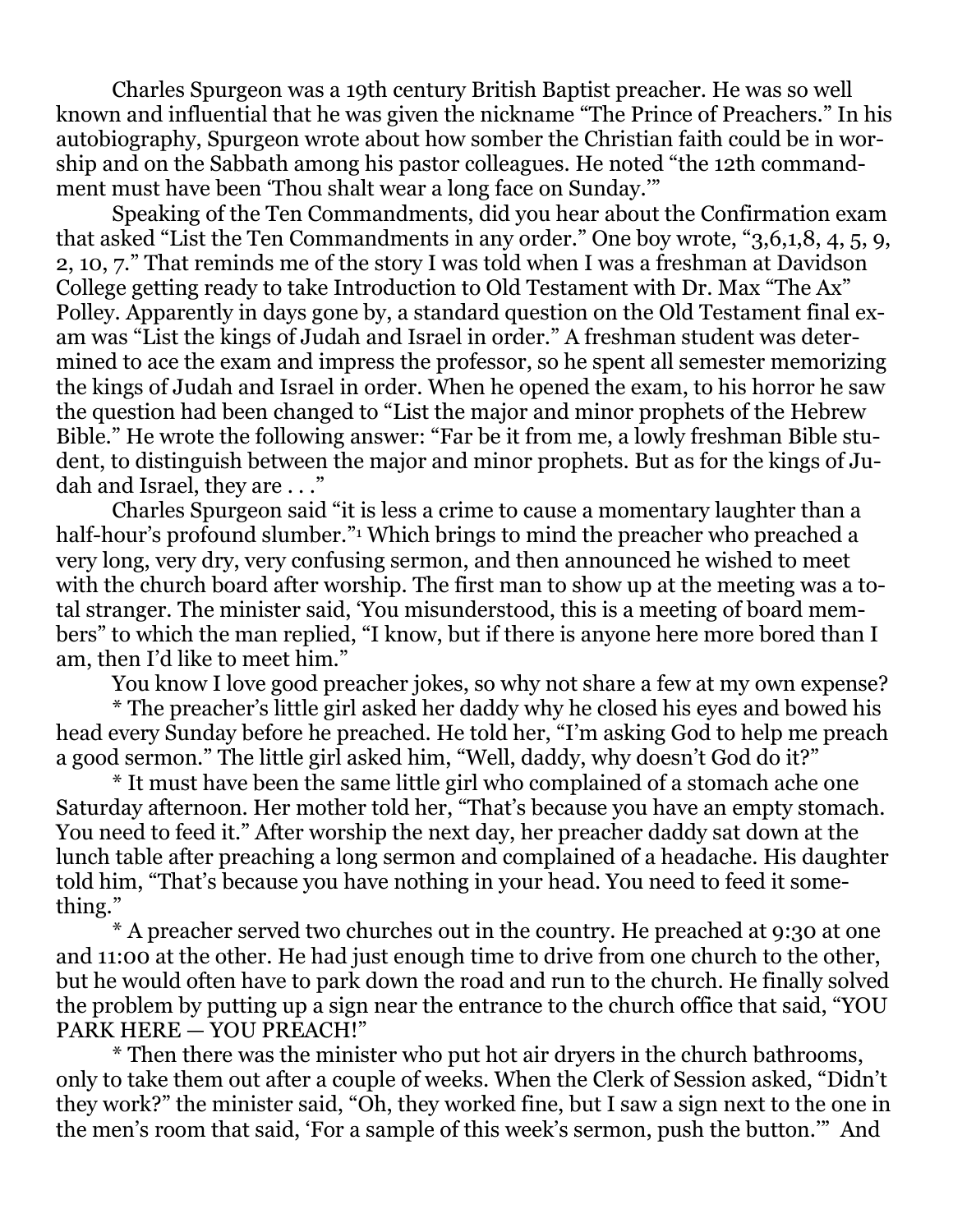that reminds me of a true story. I met a Baptist lay minister years ago at a class cookout at Wallace Elementary School. He admitted he could get long-winded in the pulpit. He laughed and said one Sunday he preached a really long sermon. After worship, the oldest member of the church came out, shook his hand, and said, "Preacher, sermons are like biscuits. They're both better with shortening!"

Please don't get me wrong. Death is no laughing matter! Nowhere in the Bible does it suggest that we shouldn't take death seriously. We all know from personal experience how wrenching and serious death is. Paul calls death "the last enemy to be defeated." (1 Cor. 15:26) When his good friend Lazarus died, Jesus saw Lazarus' sister Mary weeping and the Jews who were comforting her also weeping. When Jesus saw where Lazarus had been buried, Jesus began to weep. (John 11:33-35)

In 1925, Eugene O'Neill wrote a play called *Lazarus Laughed*. The play required 151 actors playing 420 roles and had only one major stage production. The play is about the events surrounding the raising of Lazarus from the dead by Jesus. In one scene, different guests at a dinner party celebrating Lazarus being brought back to life are talking about what happened and how Lazarus seems different. They say things such as:

\* The whole look of his face has changed. He is like a stranger from a far land. They must have forgotten sorrow in the grave.

\* I thought we were invited here to eat — and all we do is stand and gape at him!"

- \* Be silent! We are waiting for him to speak.
- \* He did speak once. and he laughed.
- \* Laughed?

\* Laughed! I heard him! It was a moment after the miracle — just as he appeared in the opening of the tomb, wrapped in his shroud — I helped to pry away the stone so I was right beside him. I found myself kneeling, but between my fingers I watched Jesus and Lazarus. Jesus looked into his face for what seemed a long time and suddenly Lazarus said "Yes" as if he were answering a question in Jesus' eyes. . . Jesus blessed him and called him "My Brother" and went away; and Lazarus, looking after Him, began to laugh softly like a man in love with God! Such a laugh I never heard!"<sup>2</sup>

We are not laughing today because of death, for death is much too real and too painful to laugh **because** of death. Along with the sorrow we feel when someone we love dies, we are reminded of our mortality. We can talk about death in the abstract, even admit it will happen to each of us one day, but when we think seriously about it, merely the thought of death is enough to make us anxious and sad and fearful. That's why we need our Easter celebration last Sunday and the Easter laugh. As the apostle Paul says, "If for this life only we have hoped in Christ, we are of all people most to be pitied. But in fact Christ has been raised from the dead, the first fruits of this who have died." (1 Cor. 15:19-20)

The Easter laugh is our confession that even though we die, because Christ lives, we shall live again. And yet, as we prayed last Sunday in our Unison Prayer of Confession, "Yes, this is a glorious day of celebration and song, but forgive us when we are quick to forget its Good News." In the play *Lazarus Laughed*, some of the characters forget the wonder of his new life and they say, "Lazarus, give back thy laughter! Death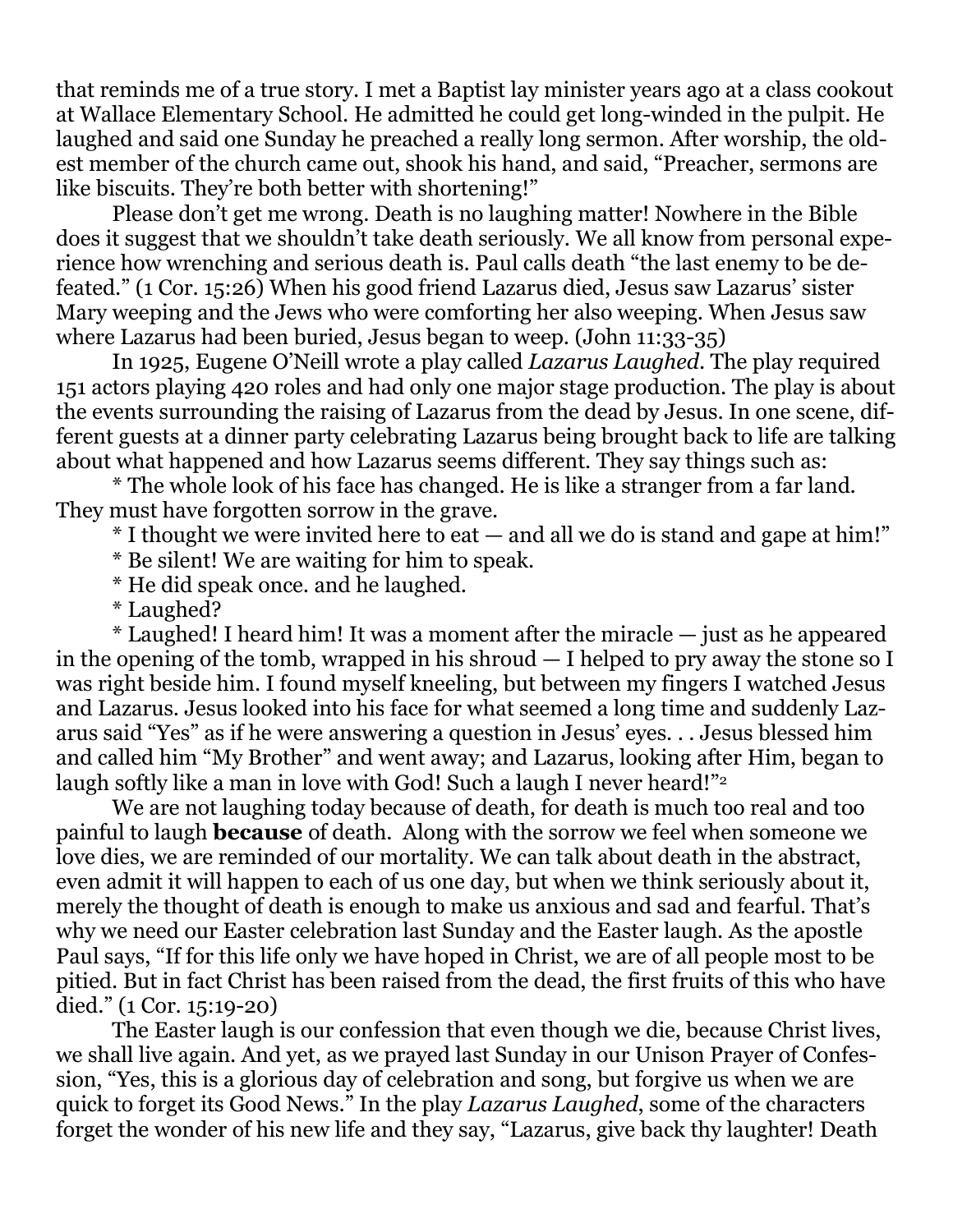slinks out of his grave in the heart, so that Ghosts of fear creep back into the brain. We remember fear! We remember death! Forgotten is laughter; we remember only death! Fear is god! Forgotten is laughter! Life is death!" "and Lazarus laughs his full-throated laugh at their gloom, but a touch sadly that they have missed the reason for joy, even in the middle of the real problems and heartaches they do indeed face."<sup>3</sup>

Our Easter celebration and faith don't deny the real problems and heartaches that we do indeed face. But our Easter laugh assures us, strengthens us, encourages us in our living. As the prayer says, "Help us to live as those who are prepared to die. And when our days here are ended, enable us to die as those who go forth to live, so that living or dying, our life may be in Jesus Christ our risen Lord." As Paul writes, "Therefore, my beloved, be steadfast, immovable, always excelling in the work of the Lord, because you know that in the Lord your labor is not in vain." (1 Cor. 15:58)

Standing at the graveside of a loved one or friend is one of the most difficult things to do. Yet, as a prayer of commendation for the graveside in the *Book of Common Prayer* reminds us, "All of us go down to the dust; yet even at the grave we make our song: Alleluia, alleluia, alleluia!" One little boy tried hard to understand life and death after attending his first Ash Wednesday service. When they got home from church, his mom started cooking supper and he went up to his room. Suddenly he rushed into the kitchen looking very worried. His mother asked him what was wrong and he said, "Remember when the preacher said that we are from dust and to dust we shall return? Well, I just looked under my bed, and I think there might be somebody either coming or going!"

And that reminds me of this final Easter laugh: A brand new preacher fresh out of seminary was headed out into the countryside to officiate at a graveside service of someone he didn't know. He got hopelessly lost and was running terribly late. Finally, he spotted a little church with a cemetery next to it. But there were no cars in the parking lot, just a backhoe parked next to the open grave and two workers eating lunch under the shade tree. The minister was completely embarrassed, but figured he'd better do what he came to do. So, he grabbed his robe and his prayer book and, as he was getting ready to shut the door, his bagpipes, which he was learning to play.

When he got to the graveside, he realized the lid had already been placed on the casket liner. He solemnly went through the whole service. Out of the corner of his eye, he noticed the workers had respectfully taken off their ball caps. After the final prayer, he inflated the pipe bag and squeaked out a barely recognizable version of "Amazing Grace." Then, without looking back, he hurried to his car. One of the workers looked at the other one and said, "I've been putting septic tanks in for twenty years and I ain't never seen anything like that before!"

*Let us sing praise to him with endless joy. Death's fearful sting he has come to destroy. Our sin forgiving, alleluia! Jesus is living, alleluia!*